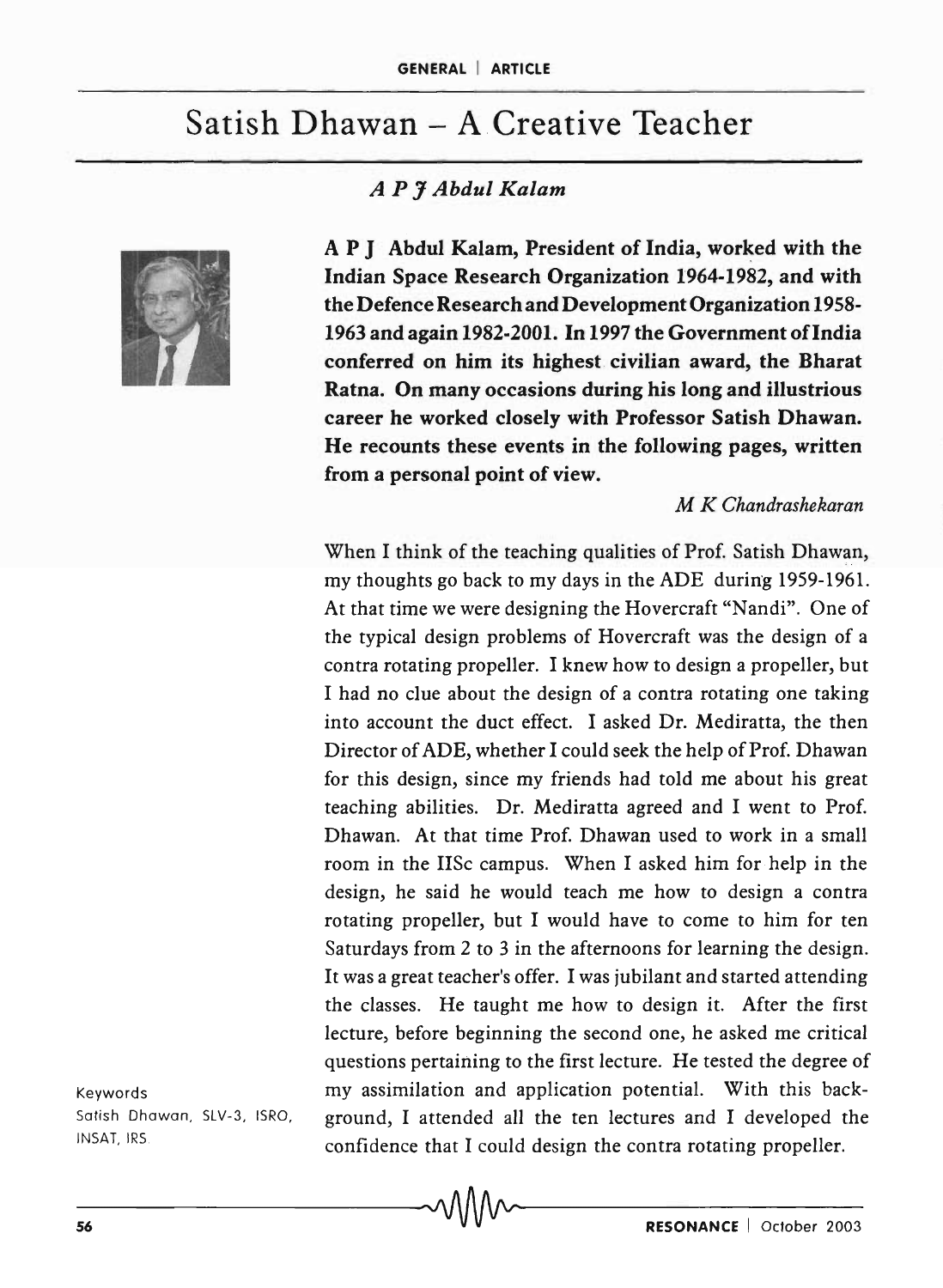After completing the course he asked me to design the propeller. <sup>1</sup> A kind of wood. He reviewed the design and asked me to go ahead with fabrication, I needed Andaman Padauk<sup>1</sup> for the fabrication but it was not readily available. He helped me to get the Padauk from HAL. After getting it I proceeded with fabrication involving multilayer sandwich construction and assembly. Once it was assembled, he asked me to take it to the test bed and start testing. I started facing some teething problems, particularly in the clearance between the duct and the propeller tip at the maximum velocity point. I solved the problem with the help of Prof. Dhawan and reached a stage of smooth test phase. The propeller went through 50 hours of continuous testing without any problem. Once we reached this stage of trouble free operation, Prof. Dhawan was very happy.

The unique feature of his teaching was that he created a spirit of research and inquiry in me, taught me how to design without giving me the design. He enriched my design capability by following through the implementation and test phase, just by asking more and more questions and making me find the answers for them. This enhanced my self confidence in taking up future design problems. Also during the teaching phase, he permitted me to use the IISc library and gave me five books. For the first time I saw such a big library. My love for libraries and books was triggered by this single learning experience from Prof. Satish Dhawan.

## A Beautiful Day

18th July 1980 is a memorable day for the entire space community of India. This was the day the space scientists put a 40 Kg Rohini satellite in a low earth orbit through SLV-3 which took off at 0805 hrs; within minutes the satellite was in orbit. This was a great accomplishment for our scientists, especially after an unsuccessful earlier mission on 10th August 1979.

There was jubilation all around. People were thrilled. They were shouting, hugging and lifting each other and were emo-

Abbreviations used

ADE -Aeronautical Development Establishment liSe - Indian Institute of Science, Bangalore HAL Hindusfan Aeronautics limited, Bangalore SlV - Satellite launch Vehicle fSRO Indian Space Research Organization INSAT - Indian National Satellite IRS-2 Indian Remote Sensing Satellite. DRDO Defence Research and Development Organization, Hyderabad DRDl Defence Research and Development Laboratory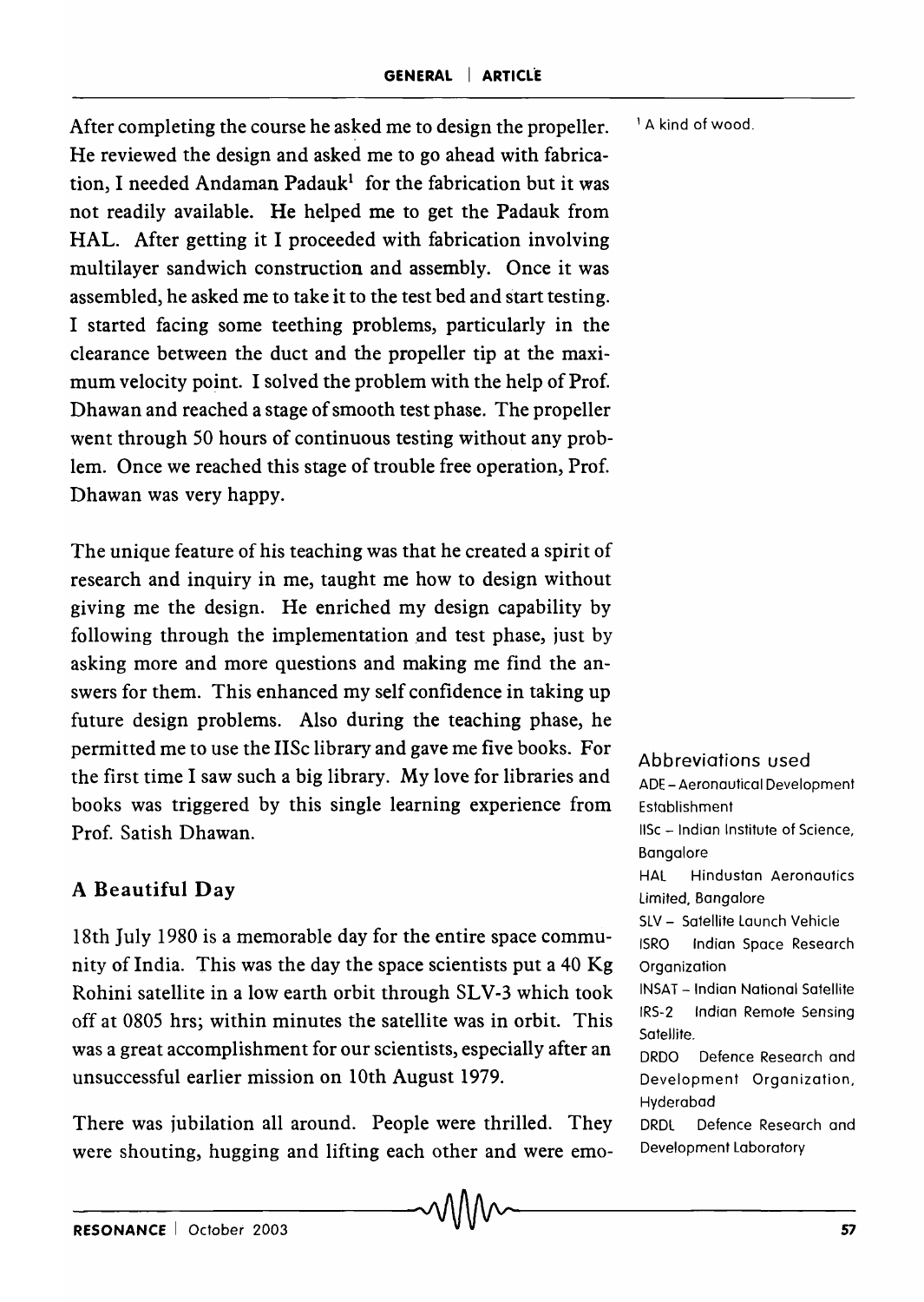tionally charged. This was the time Prof. Dhawan took me aside and said that we should go to a silent place. Both of us wen t to the launch pad and sat on the launcher. We watched the waves of the Bay of Bengal in silence.

After a few minutes Prof. Dhawan said to me: "Kalam, you know you have been working hard for the last eight years. You encountered a number of problems and failures. You faced them all with utmost courage, patience and perseverance. For all the efforts that you put in, today we have got the results. I want to thank you for your excellent work. I will remember it and cherish it".

I had never come across such a beautiful day till then. In the din of loud external jubilation of the entire space community;, Prof. Dhawan and I were enjoying the intrinsic beauty of the mega event.

#### Vision for the Space Programme

After completion of the SLV-3 programme in July 1980 Prof. Dhawan asked me to take up the Space Launch Vehicle Directorate at ISRO Headquarters. The major task given to me and my team was to bring up the space programme for remote sensing and communication satellites linking the corresponding launch vehicle systems including the launch complex. We worked for nearly ten months linked with Vikram. Sarabhai Space Centre, ISRO Satellite Centre, Sriharikota and Space Applications Centre. We designed and developed a six degree of freedom simulation model integrating the progress of technology in different disciplines. During this phase Prof. Dhawan used to drop into my office frequently to suggest ideas for the evolution of the space programme. We would explain to him the possible scenarios on the black board. We practically clinched the profile of the spectrum of communication and remote sensing satellites required for the nation during the next two decades. One evening he sat down and drew the entire road map for the space programme and depicted them in his own hand in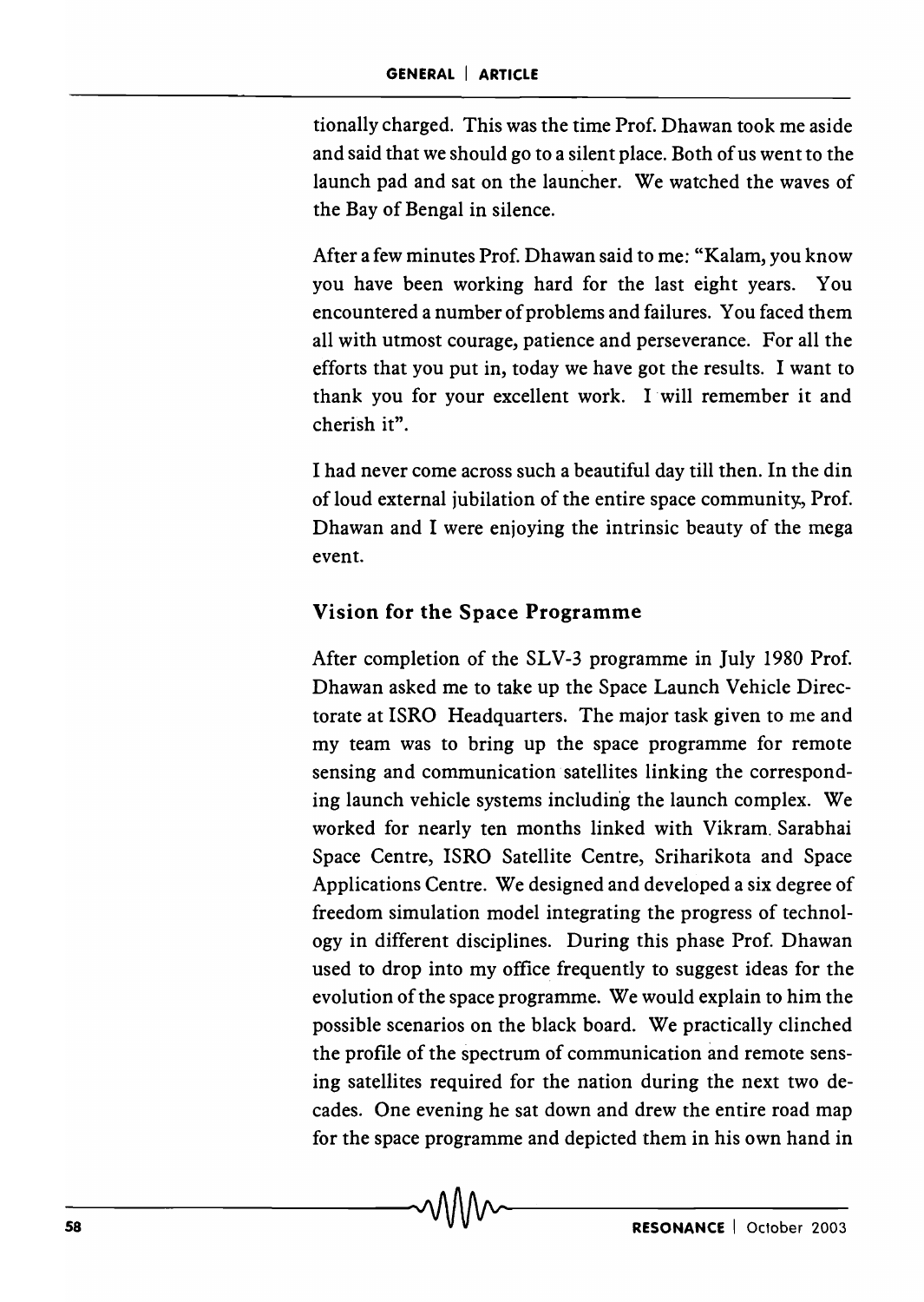two simple graphs which then became the driving force for the entire Space Department for the next two decades. The two graphs are given in p.60.

As visualized by Dhawan, as a communication satellite a multimission INSAT was built, launched and operationalised. The INSAT series later reached a 2000 Kg satellite with a large number of transponders.

In the remote sensing area IRS-2 has established our satellite's unique performance and can compete with world class satellites.

Just when we completed the work relating to the drawing up of the 'vision' for the space programme my posting to DRDO, Hyderabad came up. Prof. Dhawan was reluctant to relieve me for this task. However, after the Defence Minister made a special request he agreed to spare me to take over as Director, DRDL, Hyderabad on 1st June 1982. I had worked in ISRO for almost two decades, and Prof Dhawan gave me a unique send off. On 31st May, 1982, he organized an ISRO Council meeting which was attended by all the Directors of ISRO Laboratories and headquarters. He asked me and my team to present the Space Vision profile to the ISRO Directors. At the end of the presentation he broke the news about my posting to Hyderabad as Director, DRDL and converted the Council meeting into a send off meeting followed by a good dinner.

Prof. Dhawan's elegant way of making me a part of the future space programme coupled with a warm send off enriched my life and made me ever grateful to the institution for which I had worked for so long.

## Prof. Satish Dhawan: a Lover of Nature

Prof. Dhawan selected me as Project Director of SLV-3 - the first satellite launch vehicle to inject the Rohini satellite into a near earth orbit. During the ten years of my close association with him at ISRO, I had observed a unique quality in him. Apart from his excellence in science, technology and management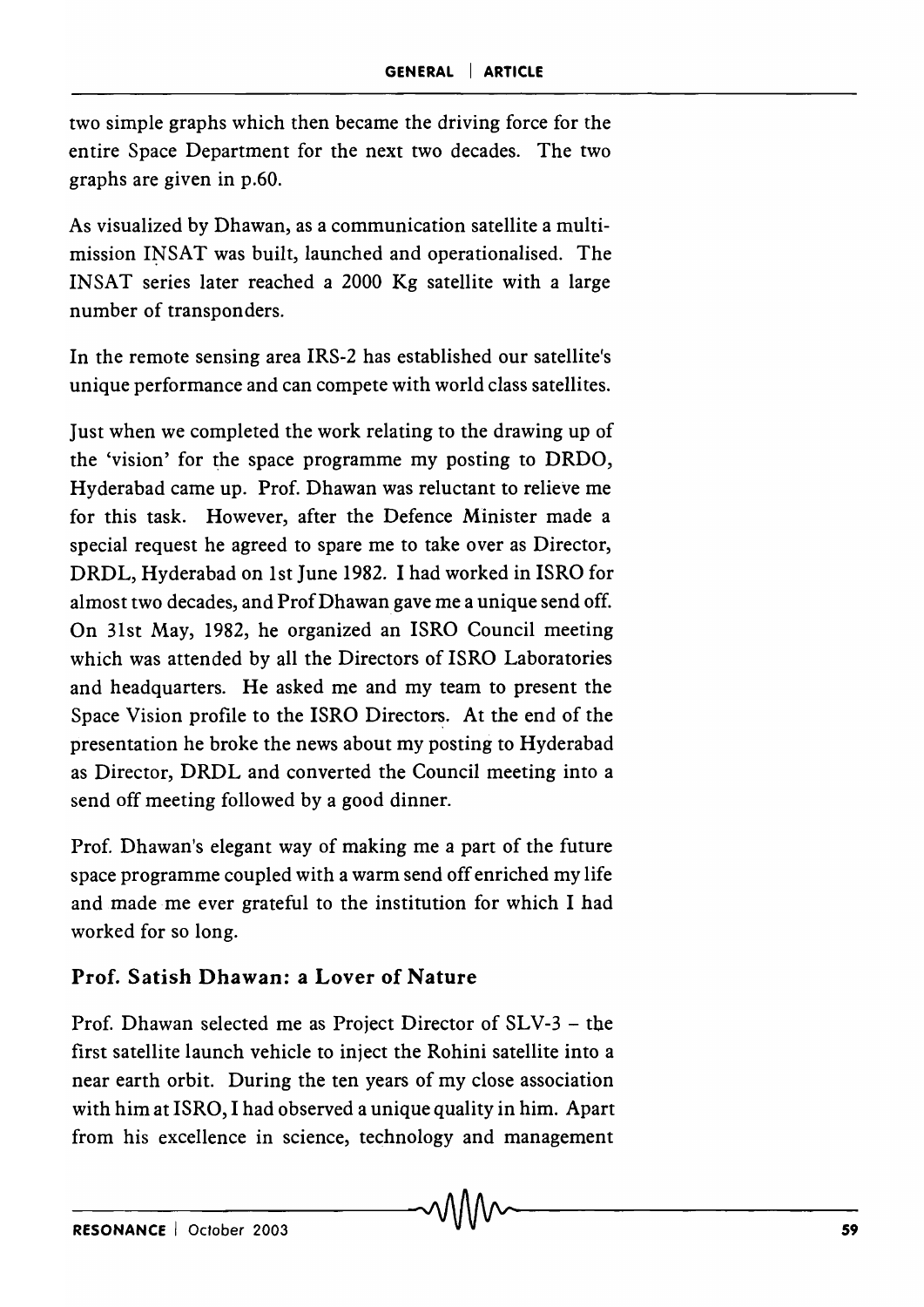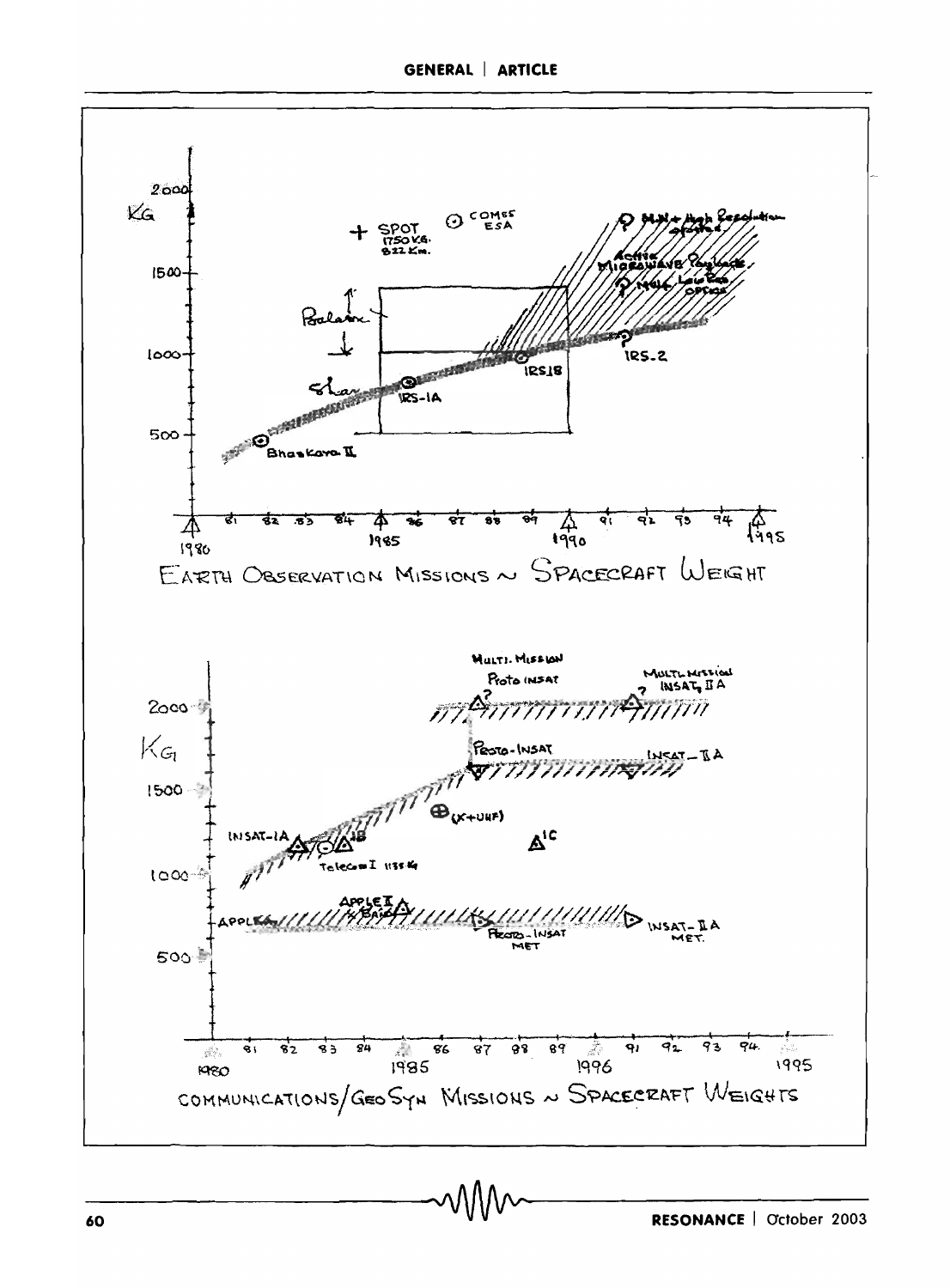aspects, Prof. Dhawan was a lover of Nature, particularly of birds.

The roaring sea waves at Thumba (Site of the Vikram Sarabhai Space Centre) and at Sriharikota (Satellite Launch site of ISRO) and the dynamics of bird flight made Prof. Dhawan compare Nature's marvels with human life. When the sea becomes rough in cyclonic conditions, it generates a lot of turbulence and pain all around as we had witnessed in Sriharikota. Human beings should take a lesson from this and learn how to be calm in such a situation and be dynamic to encounter and solve problems.

I still remember two events which brought Nature very close to him.

The first event was the selection of the SLV-31aunch complex in Sriharikota, with launch pad, block house and rocket integration facilities. When the site and building plans were presented to Prof. Dhawan at Sriharikota near the site, he found that it needed removal of ten thousand trees, and it was a great shock to him. He was so much concerned about the trees that he discussed with the team for two hours to find out the methodology by which the mission requirements could be met without uprooting all the trees. After prolonged discussions, a new site configuration emerged needing a removal of only a thousand trees. He agreed to this solution stating that they should make arrangements to plant ten thousand saplings in that area. And also for the first time an official order was issued to all the Directors of ISRO Establishments stating that "no tree should be removed without specific clearance from the Chairman of the ISRO, in any Establishment". Today we find Nature smiling at us, full of trees and flowers, when we walk through any ISRO Establishment.

The second event occurred during the Satellite Launch Vehicle programme. Prof. Dhawan used to visit all the establishments once in a month. He would review the projects continuously for four hours, visit the work centers and project sites and give